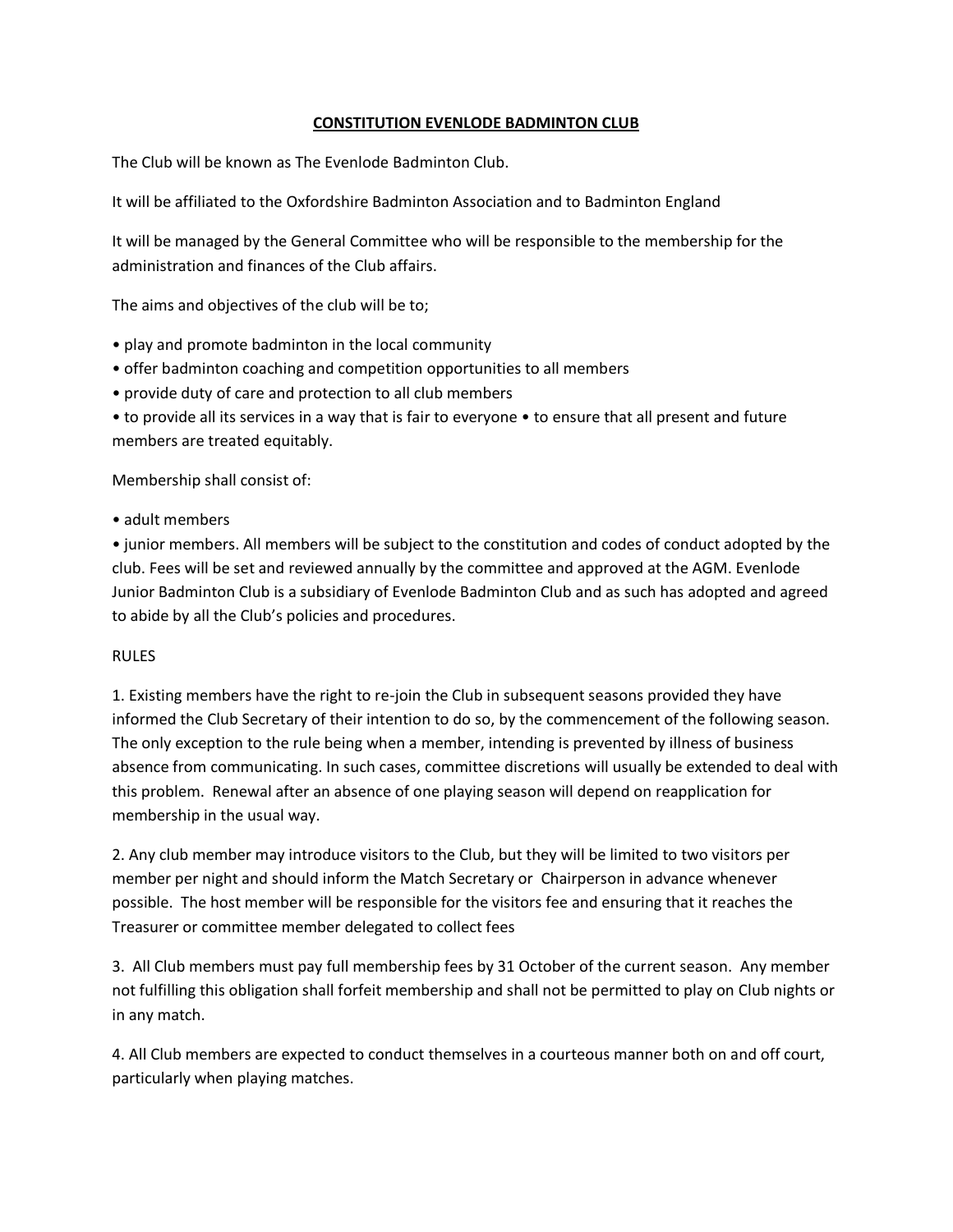5. All members shall abide by the rules of Badminton as indicated in the yearly handbook of the Badminton Association of England, and by the rules of the Evenlode Badminton Club. These shall incorporate any rules imposed by the venue used by the Club.

## CHANGES TO RULES

Club rules may only be changed, amended or deleted at an AGM. The proposal to change, amend or delete rules shall be carried providing that 66% of the members attending the meeting are in favour.

### MANAGEMENT

1. Evenlode Badminton Club agrees to adopt the BADMINTON England Child Protection Policy and Implementation Procedures. All individual members are deemed to have assented to the BADMINTON England Child Protection Policy and Code of Ethics and Conduct ("Code") and as such recognise and adhere to the principles and responsibilities embodied in these documents.

2. The management of the Club shall be the responsibility of the General Committee, consisting of a Chairperson, Secretary, Treasurer, Match Secretary, Child Welfare officer and four general committee members. Their tenure shall be limited to one year with a maximum term of 3 years with the following provisos *the Chair, Treasurer and Secretary will not all resign at the same time and the option to continue for longer than 3 years is acceptable if agreed.*

3. All members of the General Committee shall be elected annually at the AGM.

4. The General Committee shall have a quorum of five members. The business of any meeting of the Committee shall be adjourned if the number of the Committee members falls below this number.

5. The General Committee shall meet together for a minimum of three times a year to conduct the business of the Club.

6. Any Club member may be co-opted on to the Committee for any purpose to assist the Committee in the management of the Club in general.

7. The Secretary shall be responsible for ensuring that a copy of the Minutes of Committee meetings is posted on to the Club notice board and in conjunction with the Chairperson ensure that any action required is followed up within the prescribed time scale.

8a. Team selection shall be the function of a sub-committee. The membership of this Committee ("The Selection Committee") shall represent, as far as possible, the range of experience in the Club, and will comprise:

The current Club Chairperson.

Members selected by the General Committee from club members who wish to volunteer to serve on this committee.

A member who is closely involved with the Junior Club.

A Junior member, where possible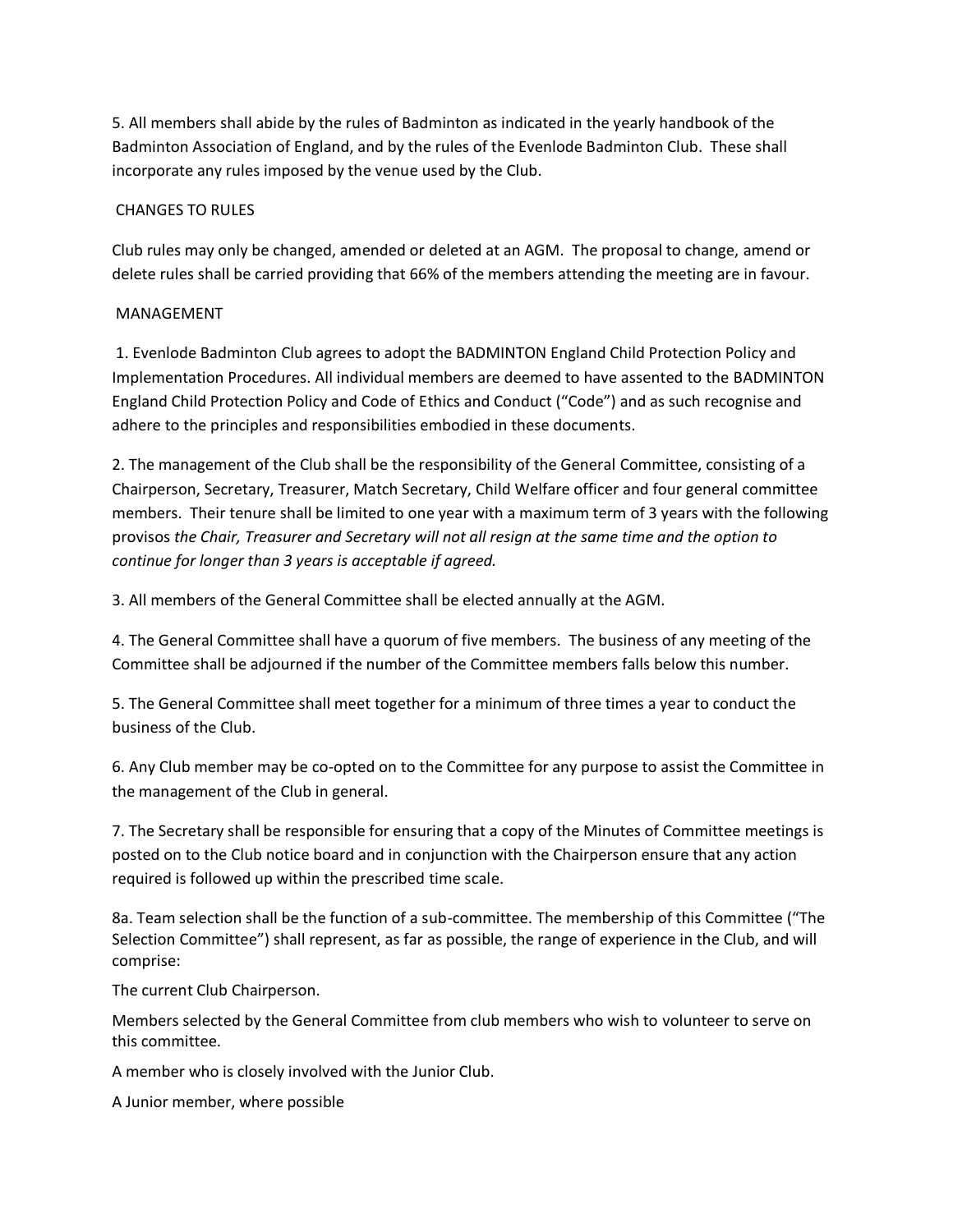These volunteers should be familiar with the playing skills and experience of as many other members of the club as possible.

8b. The Club Secretary will give suitable notice to all members of this committee being formed as soon as possible after the membership forms have been received.

8c. The Chairperson will make arrangements for a suitable time and venue for the meeting.

8d. The purpose of this committee is to examine the information provided by members as to their choices and preferences, and match them into teams in the most effective manner taking into account:

players' skills and experience

the requirements of other members

opportunities for player development

the needs of the club

8e. Information provided by members to the Selection Committee shall be provided to the committee members for use during the meeting for the sole purpose of making team selections, and the information shall not be divulged outside of the committee meeting.

8f. The results of the committee shall be published by the Club Secretary as soon as possible after the meeting has finished.

8h. The published results will be deemed to be final, subject to any exceptional matters, which shall be discussed as necessary by the committee but be dealt with by the Club Chairperson only.

9. There will be honorary roles of President and Vice President of the Club which may or may not be filled according to the wishes of the Club at the time.

### ANNUAL GENERAL MEETING

1. The Club shall hold an AGM as close as possible to the end of each playing season, but before the respective league AGMs to discuss necessary Club business.

2. The Secretary shall arranged 28 days notice of the date of the meeting to be posted on the notice board together with a proposed Agenda and request for the nomination of officers, by the last Club night.

3. Nominations for President and Vice-President will also be made at this time.